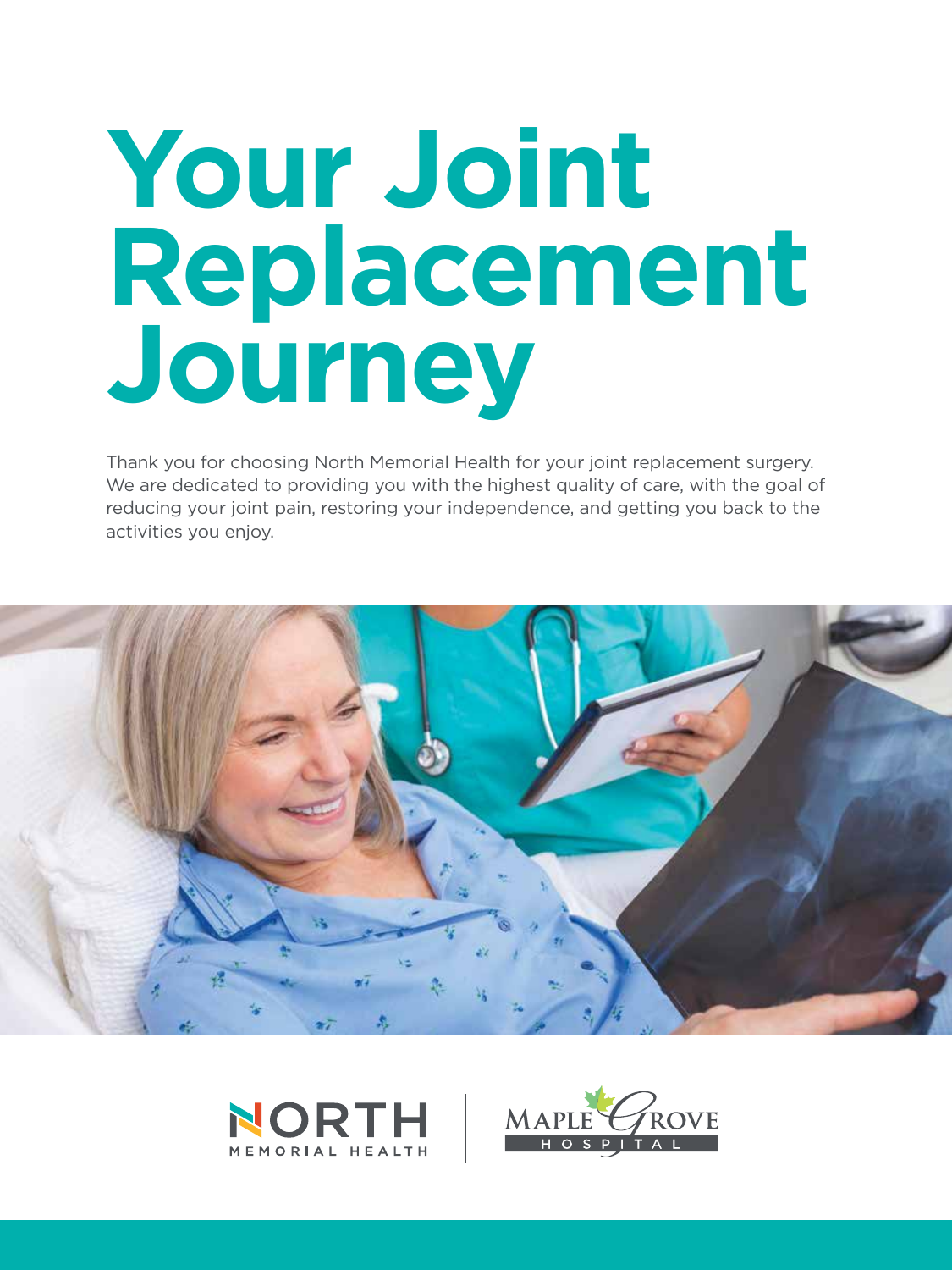

## **The purpose of this guidebook:**

Preparation, education, continuity of care, and a pre-planned discharge are essential for optimum results in joint replacement surgery. This guidebook is designed to educate you so that you know:

- What to expect, every step of the way.
- What you need to do.
- How to care for your new joint.

Remember, this is just a guide. Your care team may add to or change any of these recommendations. Always use their recommendations first and ask questions if you are unsure of any information. Keep your guidebook as a handy reference.



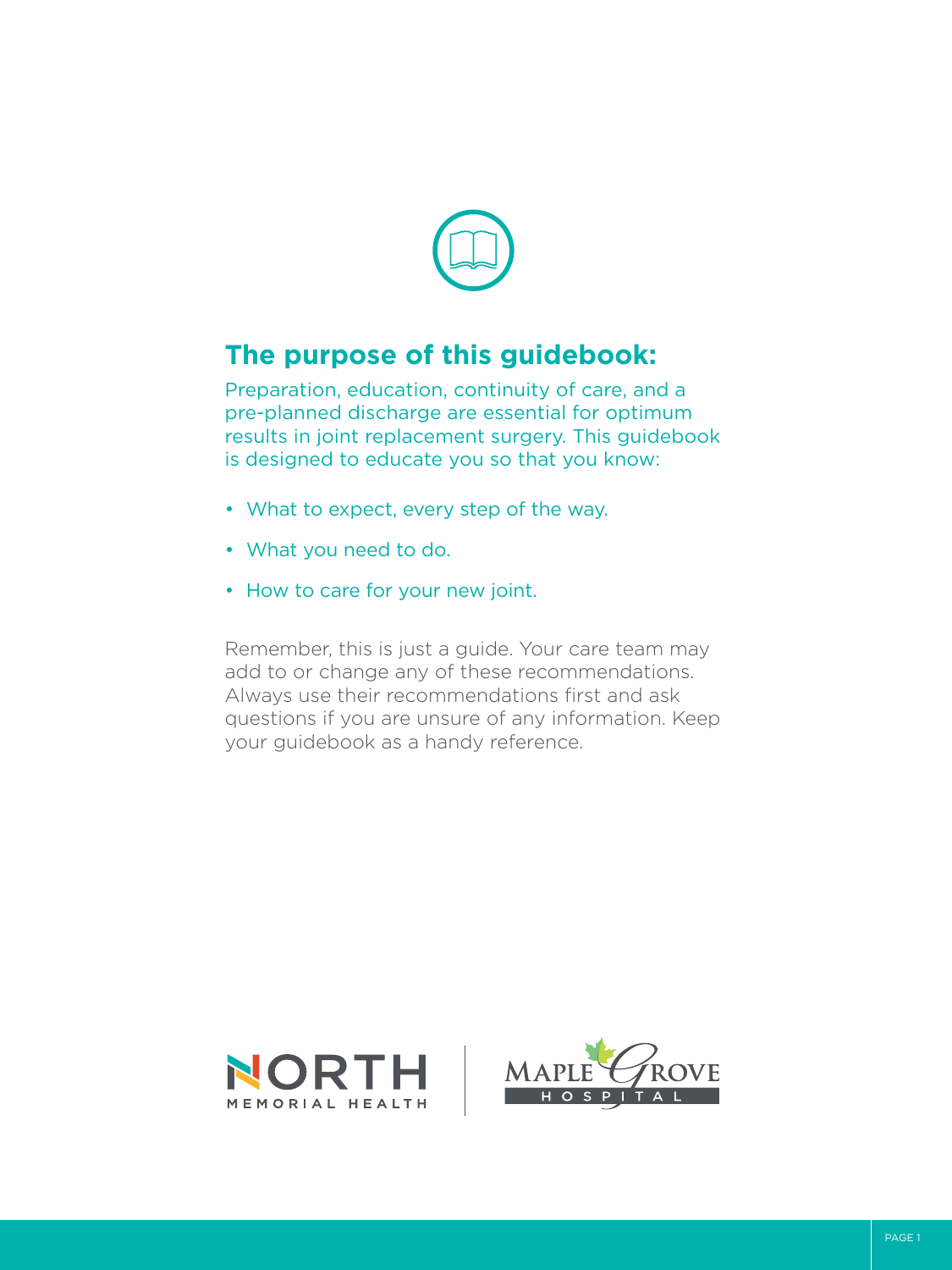# **Table of contents**

| <b>Before Your Surgery</b>                                           |                |
|----------------------------------------------------------------------|----------------|
| Preoperative Education Information                                   | 3              |
| <b>Exercise Before Surgery</b>                                       | 4              |
| Preparing for Surgery                                                | $\overline{ }$ |
| Hospital packing list                                                | 8              |
| <b>During Your Stay</b>                                              |                |
| Day of Surgery-What to Expect                                        | 9              |
| <b>Going Home</b>                                                    |                |
| Caring for Myself at Home                                            | 10             |
| Medications                                                          | 12             |
| <b>Postoperative Care</b>                                            |                |
| Transfers and Ambulation                                             | 13             |
| <b>Frequently Asked Questions</b>                                    |                |
| Frequently Asked Questions About Joint<br><b>Replacement Surgery</b> | 14             |

North Memorial Health offers an exciting and innovative way of caring for you. Here, customer education and support begins as soon as your joint replacement surgery is scheduled and continues through the entire procedure, recovery, and beyond.

At North Memorial Health, you will be supported by an excellent and compassionate team of experts dedicated to empowering you to achieve your best health.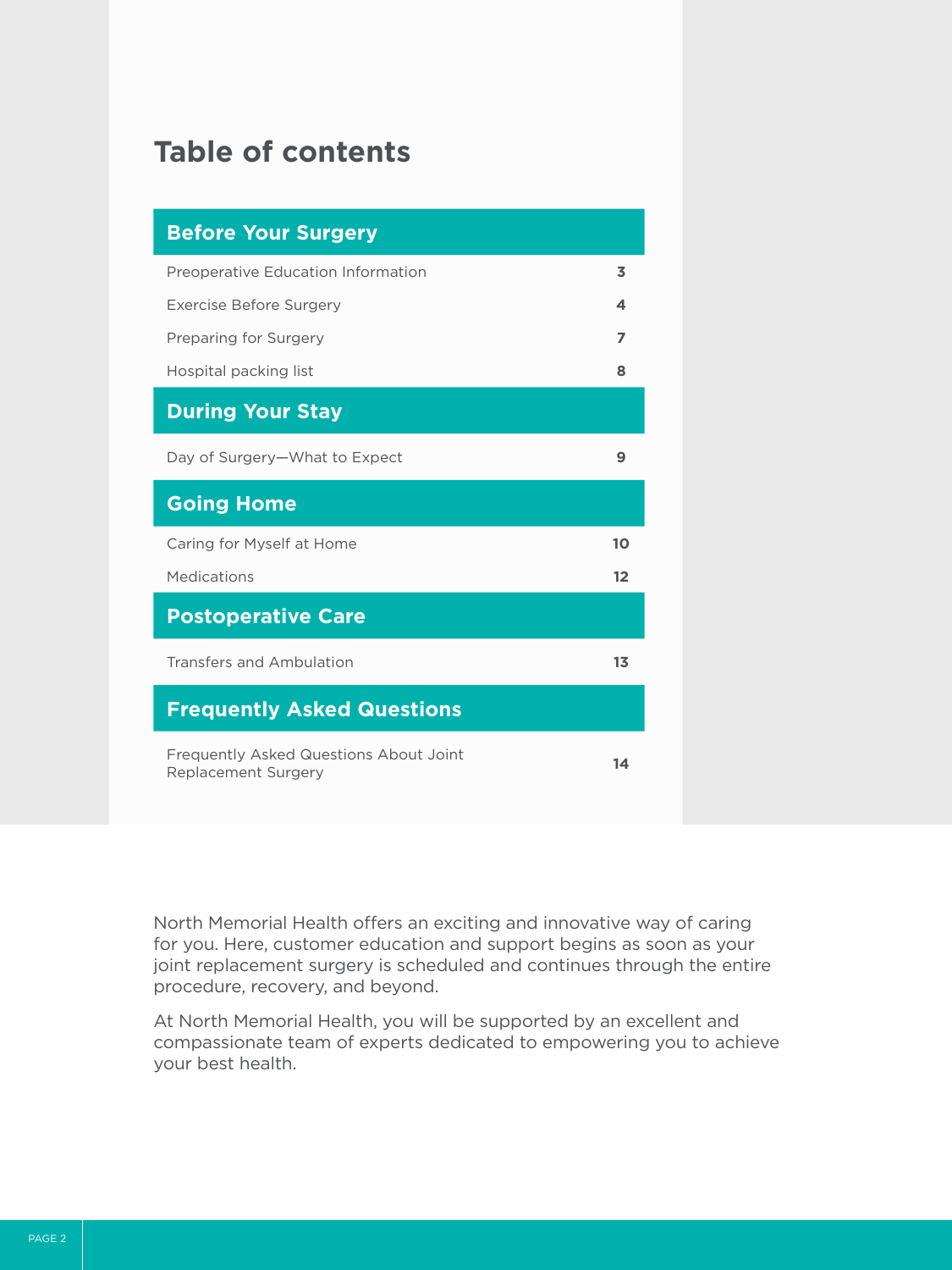

# **Before Your Surgery**

### **Preoperative Education:**

At least **two (2) weeks prior to your scheduled total joint surgery,** we ask that you watch a 10-minute educational video to prepare you for surgery. This video will include education around:

- What to expect during your stay.
- How to prevent postoperative complications.
- Information about assistive devices.
- Discharge planning.
- Questions and answers.

This video can be found by visiting **northmemorial.com/jointsurgery** 

At the end of this video, **please fill out the form to ensure that we know you completed this preoperative education.**

If you have questions, contact your joint replacement care coordinator.

### **Prior to your surgery:**

Begin preoperative exercises

Make an appointment with your primary care physician for your preoperative history and physical

Have any laboratory tests completed

Make arrangements to have someone scheduled to stay with you for the first 3-4 days, following discharge from the hospital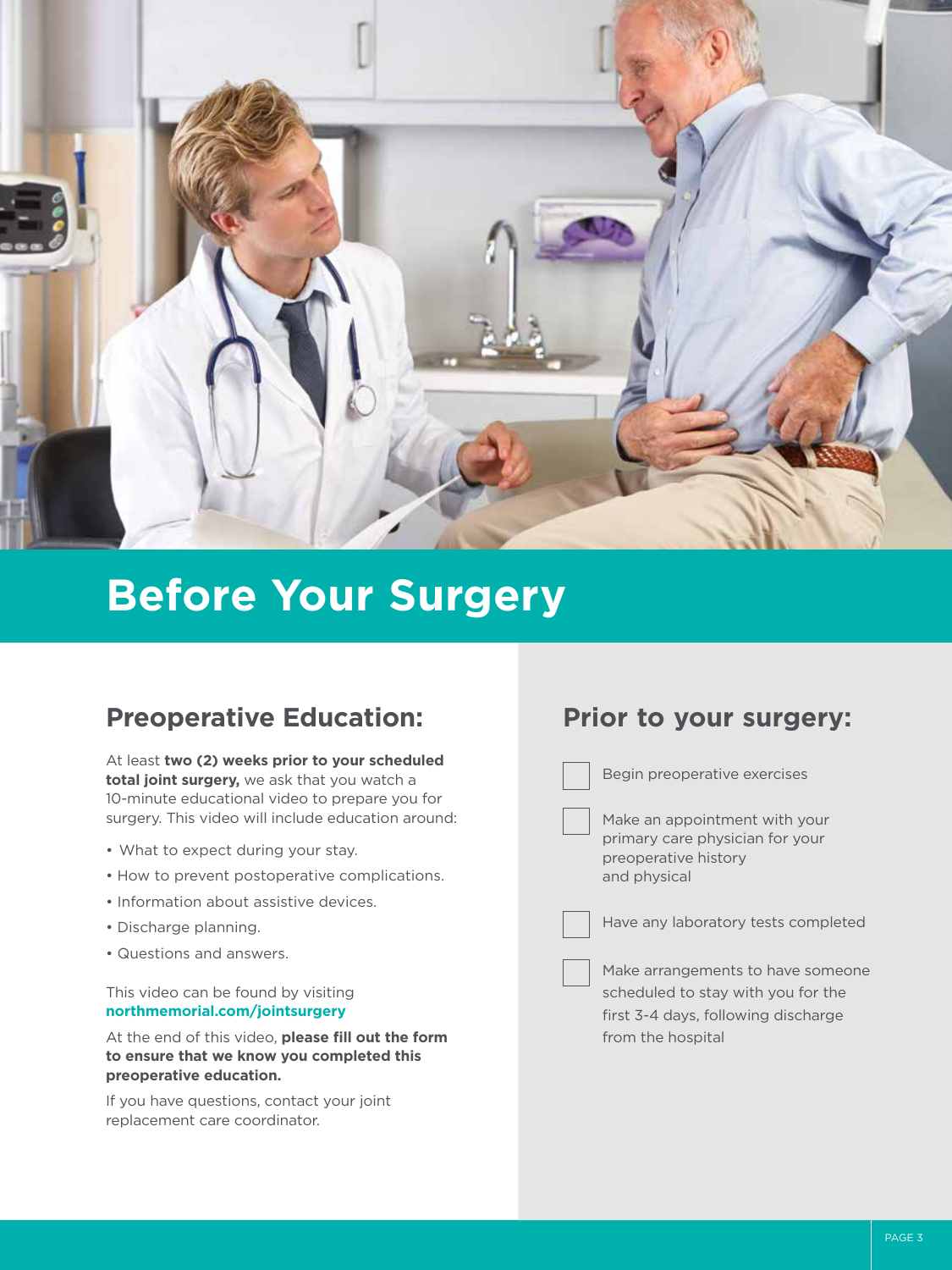# **Exercise Before Surgery**

Starting your preoperative exercises prior to surgery, can help speed up your recovery. The exercises listed on this page are ones that your physician may instruct you to start doing now and continue until your surgery. You should be able to do them in 15–20 minutes, and it is typically recommended that you do all of them twice a day.

Also, remember that you need to strengthen your entire body, not just your legs. It is very important that you strengthen your arms by doing armchair push-ups because you will be relying on your arms to help you get in and out of bed, in and out of a chair, to walk, and to do your exercises postoperatively. **Stop doing any exercise that is too painful.**

### **Preoperative Joint Exercises**

- Ankle Pumps.
- Quad/Gluteal Sets.
- Abduction and Adduction.
- Heel Slides.
- Straight Leg Raises.
- Arm Chair Push-ups.
- Seated Knee Extension Stretch.

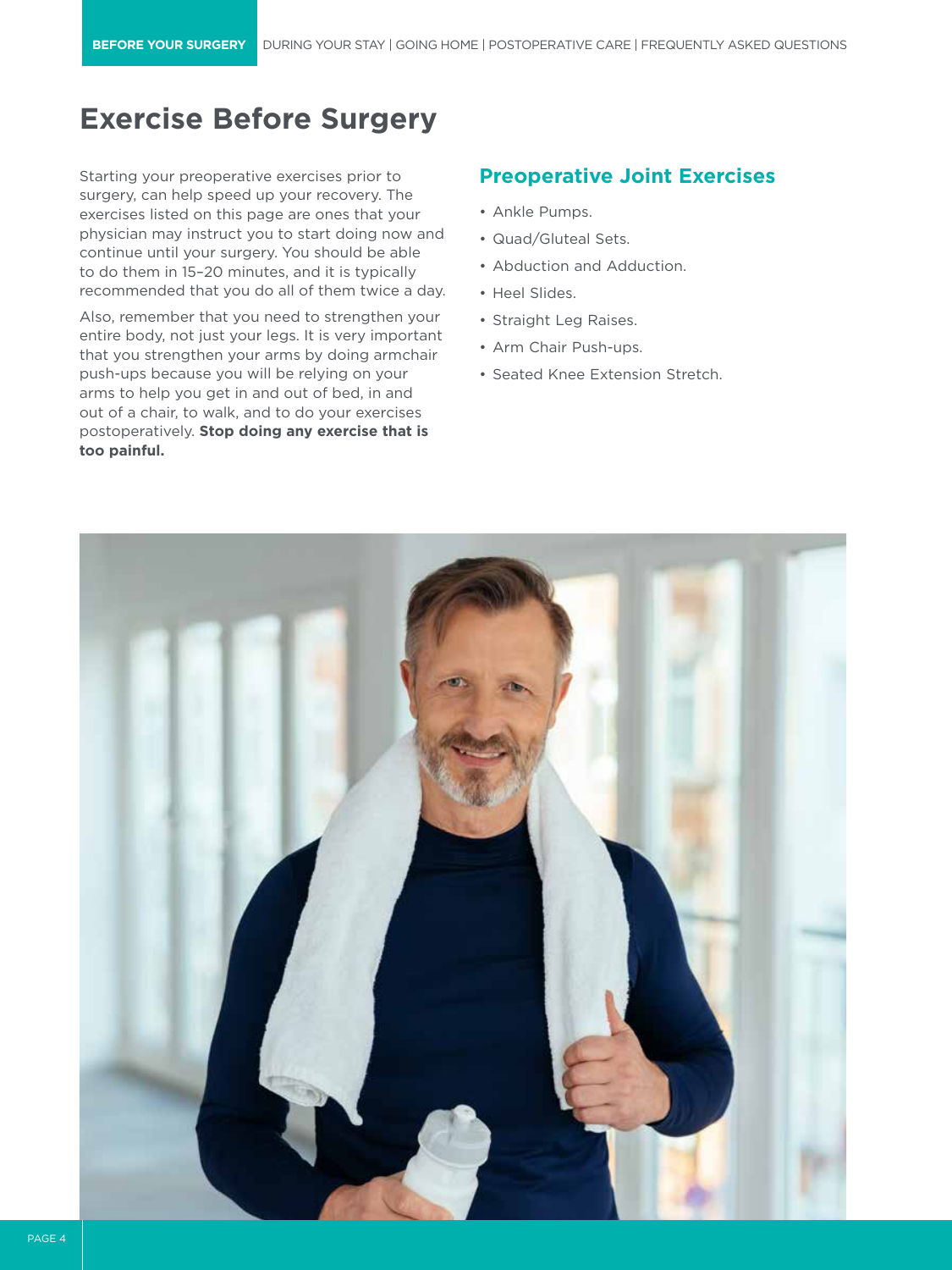# **Exercise Before Surgery**

Perform 10-15 reps of each exercise 1-2 times a day. Increase reps as tolerated up to 20 reps of each exercise. Exercises may be done lying down or in a seated position.



# Facing Up

### ANKLE PUMPS

Gently point toes up towards the ceiling and down towards the surface. Do both ankles at the same time or alternate. Perform slowly.



Start with legs together. Slide affected leg out to

ABDUCTION AND ADDUCTION



### QUAD/GLUTEAL SETS

Slowly tighten thigh muscles by pushing your knees down flat into the surface. As you do this, also squeeze your buttocks together and hold for 2-3 seconds. Relax, repeat.



### HEEL SLIDES

Start with legs flat. Bend affected knee and slide heel toward buttocks. Slide heel out and return leg to flat. (May use theraband to assist.)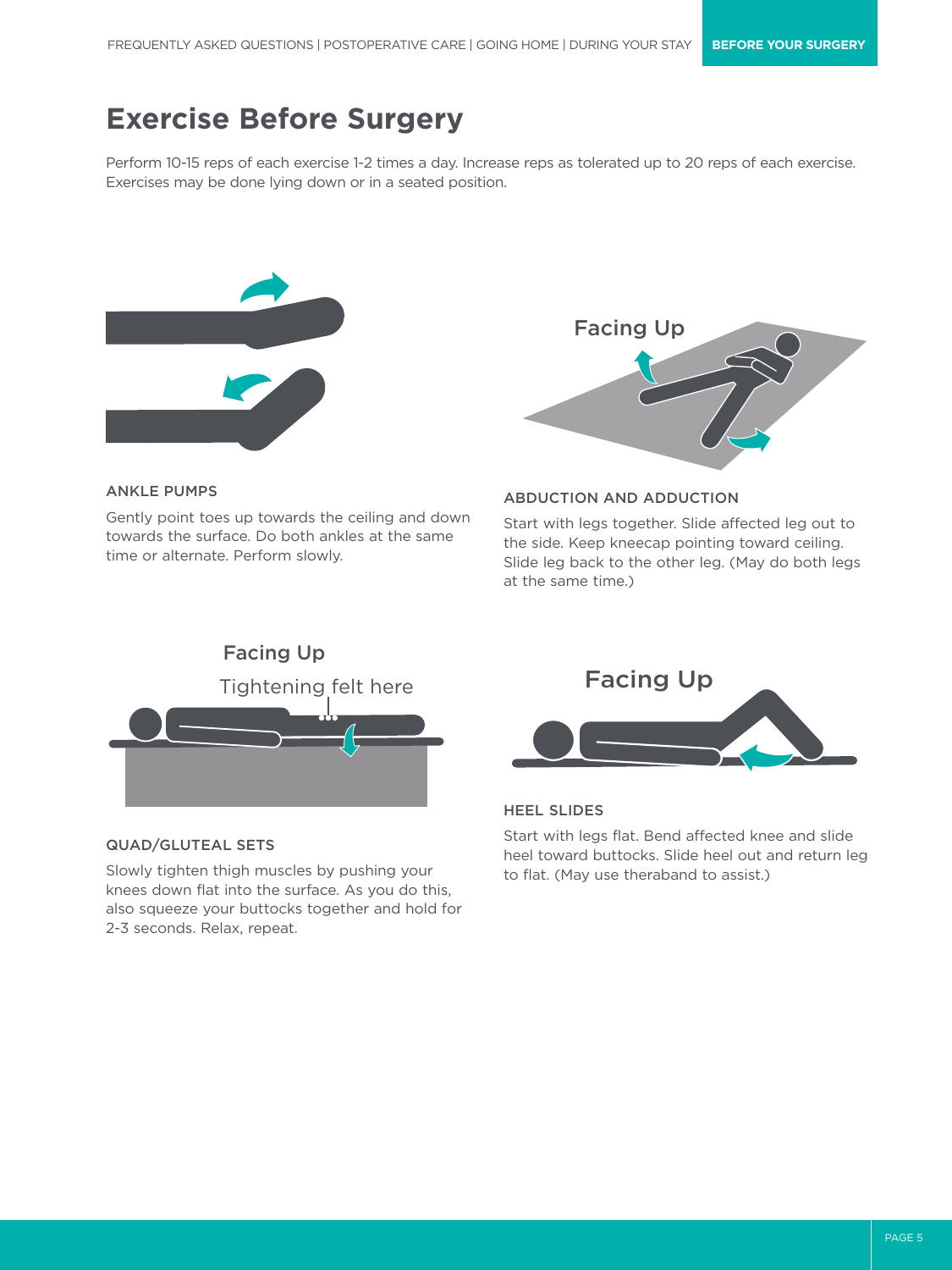

### STRAIGHT LEG RAISES

Bend good knee, securing heel on surface. Keep affected leg as straight as possible and tighten muscles on top of thigh. Slowly lift leg 10 inches from the surface and hold for a count of 2. Lower leg back down.





### SEATED KNEE EXTENSION STRETCH

Prop foot of affected leg up on chair. Put a roll under your ankle. Sit back and try to relax. Do this for 15-30 minutes, 2-4 times per day. You may increase duration as tolerated up to an hour per session.



### ARMCHAIR PUSH-UPS

This exercise will help strengthen your arms for walking with crutches or a walker. Sit in an armchair. Place hands on armrests. Straighten arms, raising bottom up off chair seat, if possible. Feet should be flat on floor.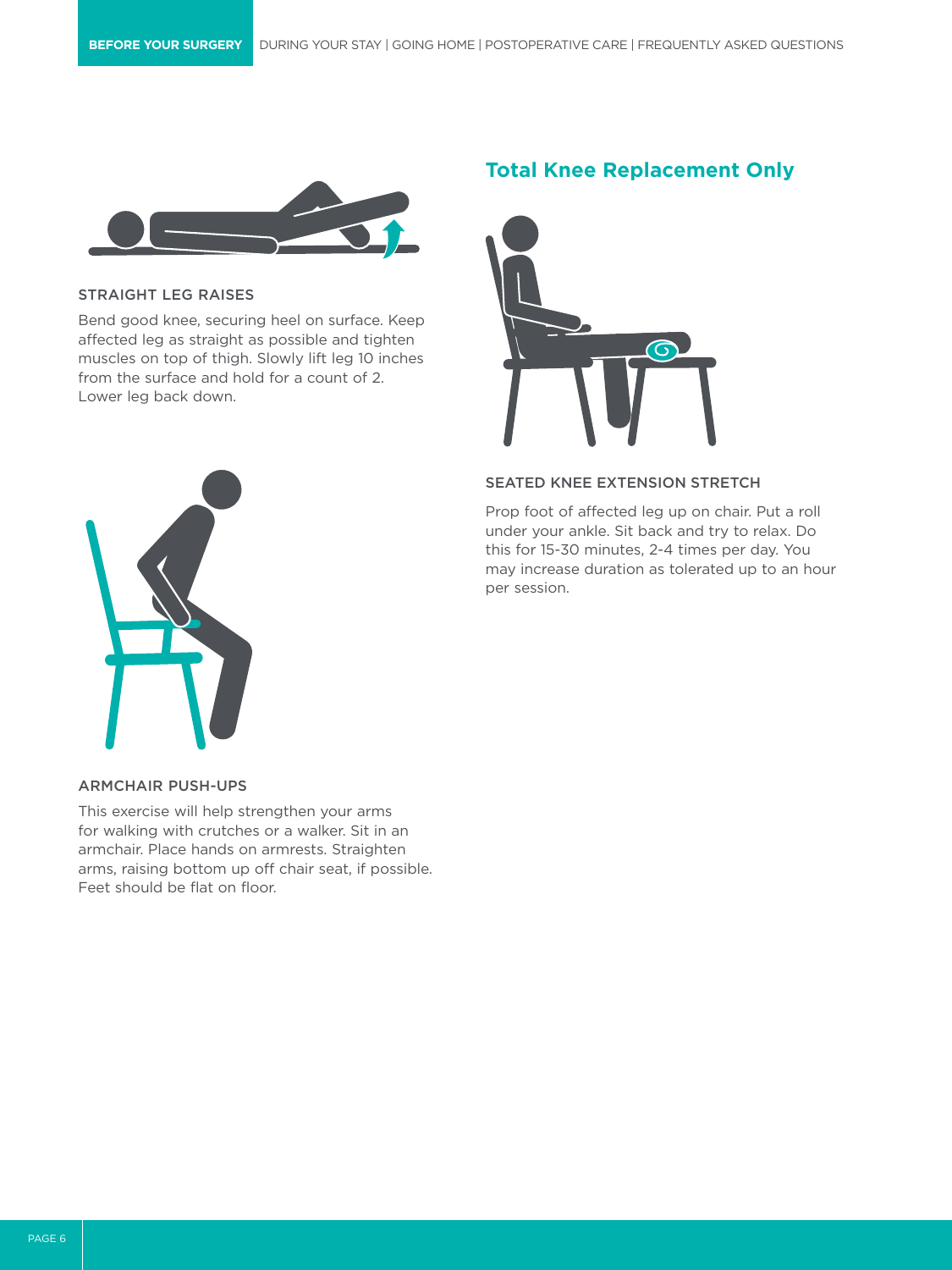# **Preparing for Surgery**

### MEDICATIONS

Two weeks prior to surgery, stop taking aspirin, vitamin E, fish oil and flaxseed capsules, which may cause increased bleeding.

### **Prescription Blood Thinners:**

If you are taking a prescription blood thinner, you will need special instructions for stopping this medication. Your primary care physician will instruct you about what to do with blood thinners and your other medications.

### **Anit-Inflammatory Medications:**

Three days prior to surgery, stop taking medications such as Motrin, Ibuprofen, naproxen, Mobic, Celebrex, Indomethacin, and Aleve. These medications can cause increased bleeding.

You may continue taking Tylenol (acetaminophen) for pain prior to surgery.

### PREPARE YOUR HOME FOR YOUR RETURN FROM THE HOSPITAL

Consider the following:

- Clean, do the laundry and put it away.
- Put clean linens on the bed.
- Prepare meals and freeze them in singleserving containers.
- Cut the grass, tend to the garden, and finish any other yard work.
- Pick up throw rugs and tack down any loose carpeting.
- Remove electrical cords and other loose obstructions from walkways.
- Install night lights in the bathroom, bedrooms, and hallways.
- Arrange to have someone collect your mail and take care of pets, if necessary.





### **STOP SMOKING**

It is essential to stop smoking before surgery. Smoking impairs oxygen circulation to your healing joint. Oxygen circulation is vital to the healing process. You will not be able to leave the hospital to smoke during your stay.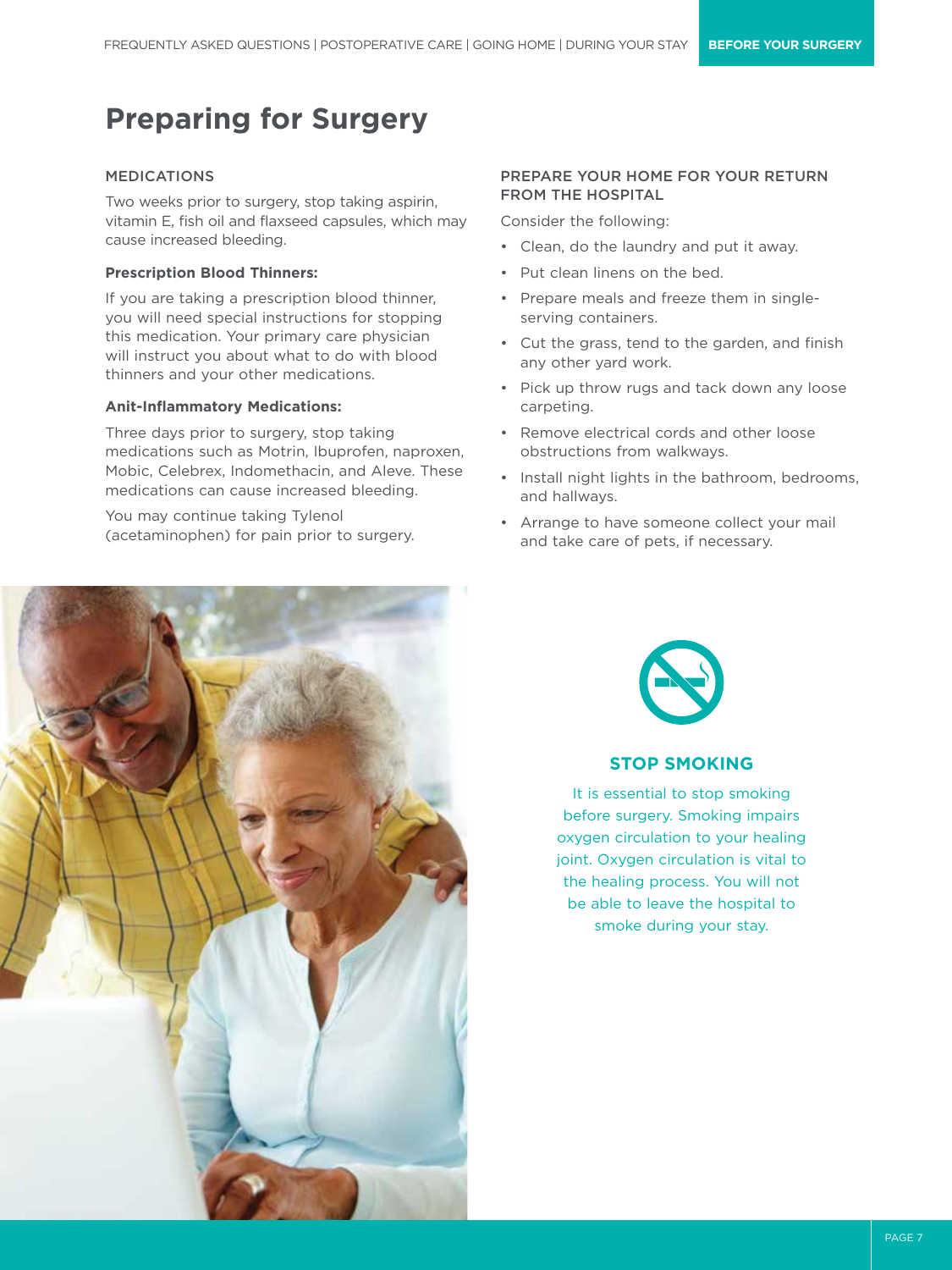# **Preparing for Surgery**

### **Arrival Time Day of Surgery**

A registered nurse will call you one to three days before your surgery date. They will review your medical history, including current medications and allergies, tell you what time you need to be at the hospital the day of your surgery and instruct you on what medications to take the morning of your surgery.

### **Night Before Surgery**

It is recommended you take a shower the evening prior to and the morning of surgery with an antibacterial soap.

### DO NOT EAT OR DRINK

Do not eat or drink anything after midnight, EVEN WATER, unless otherwise instructed to do so. No chewing gum.

### **Preparations for Day of Surgery**

You will be asked to come to the hospital at least 90 minutes prior to your scheduled surgery time. It is important that you arrive on time. If you are late, your surgery may be delayed.

### ANESTHESIA

Total joint surgery does require the use of either general anesthesia or regional/spinal anesthesia. Please review "Anesthesia" on page 17 provided by our anesthesia department.



### **SPECIAL INSTRUCTIONS**

- Unless specifically notified, **DO NOT** take medication for diabetes on the day of surgery.
- Please leave jewelry, valuables and large amounts of money at home.
- Makeup and nail polish must be removed before your procedure.
- Please do not bring your medications to the hospital.



### **Hospital Packing List**

- Elastic waist sweats or loose/stretchy shorts that **do not have elastic at the ankles**; short-sleeved t-shirts or button down shirts and undergarments.
- Comfortable, loose-fitting sleepwear.
- Deodorant.
- Toothpaste and toothbrush.
- Comb and/or brush.
- Well-fitted walking shoes. For discharge, make sure to have supportive shoes that allow for swelling.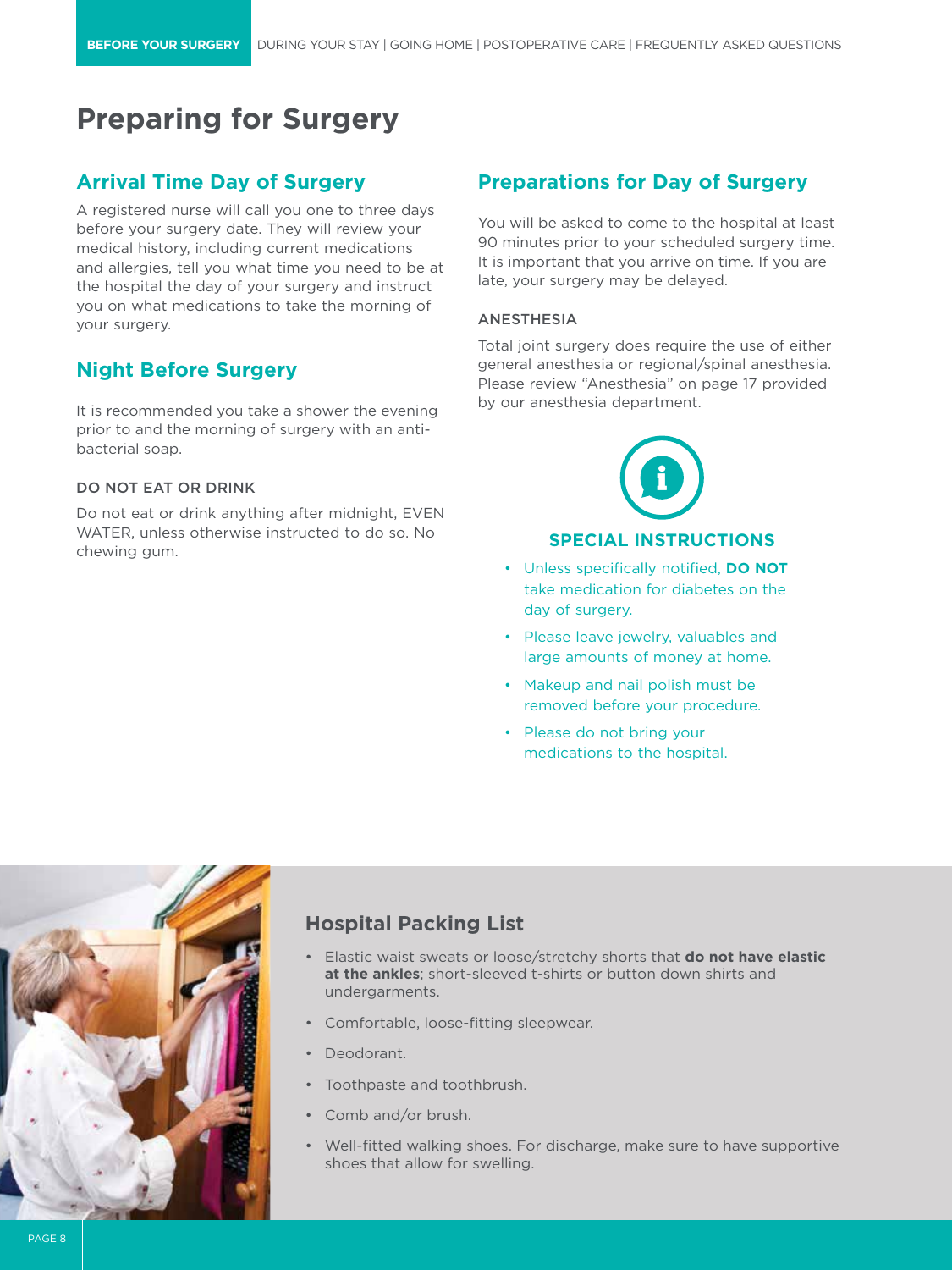

# **During Your Stay**

# **Day of Surgery—What to Expect**

### **Arrival To The Hospital**

### You will go to the Patient Care Center in preparation for your surgery:

- A nurse will start an IV and assist you with a pre-operative skin prep.
- You will be seen by your surgeon, an anesthesiologist, and nurse anesthetist.

### When surgery is over, you will go to the recovery room for one to two hours. Staff will:

- Monitor and manage your pain.
- Monitor your blood pressure.
- Place ice on your operative area.

### From the recovery room, you will be taken up to your room. For the remainder of the day, nursing staff will:

- Monitor and manage your pain.
- Place ice on your operative area.
- Get you something to eat and drink.
- Remind you to take deep breaths with your incentive spirometer.
- Help you get out of bed and sit in the chair.

### **Day After Surgery**

You will get up to get dressed and sit in a recliner to eat your breakfast. During the day, you will have:

- Your blood sugar checked, even if you do not have diabetes.
- A visit from your surgeon, physician assistant or a member of their team.
- Your pain monitored and managed.
- Physical therapy.
- Occupational Therapy for total hip replacements.

A family member or friend needs to drive you home. You should receive written discharge instructions concerning medications, physical therapy, activity, etc.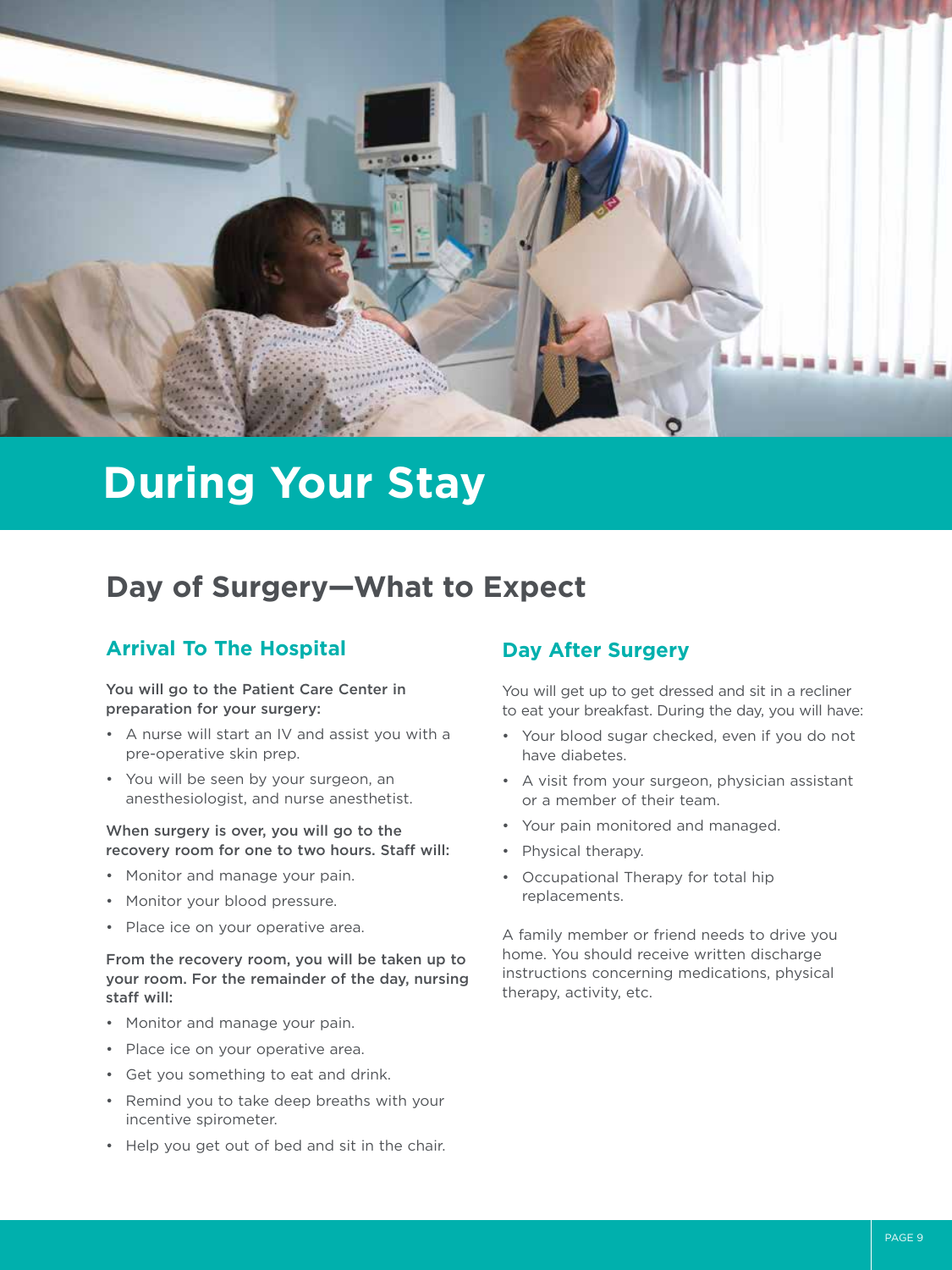# **Going Home**

# **Caring for Myself at Home**

### **Body Changes**

### EXAMPLES OF BODY CHANGES:

- Your appetite may be poor. Drink plenty of fluids to keep from getting dehydrated. Your desire for solid food will return.
- You may have difficulty sleeping, which is normal. Do not sleep or nap too much during the day.
- Your energy level may be decreased for up to a month following surgery.
- Pain medication that contains narcotics can cause constipation. Use stool softeners or laxatives, if necessary.

### **Caring for Your Incision**

### INSTRUCTIONS FOR CARING FOR YOUR INCISION:

- You will be instructed on how to care for your surgical dressing by the nursing staff.
- Keep your incision dry.
- Always wash your hands well before touching the area around your incision site.
- Unless instructed otherwise, you may shower after surgery, with a waterproof dressing covering your incision. You should not take a tub bath until approved by your surgeon.



### **Recognizing and Preventing Potential Infections**

### SIGNS OF INFECTION:

- You notice increased swelling and redness at the incision site.
- There is a change in color, amount and odor of drainage.
- You develop progressively increasing pain that does not improve with the use of ice, elevation, and pain medications.
- You experience a fever greater than 101.5° F.

Call your surgeon if you notice any of these signs of infection.

### PREVENTION OF INFECTION:

- Take proper care of your incision, as directed.
- Take prophylactic antibiotics when having dental work or other potentially contaminating procedures.
- Notify your physician and dentist that you have a joint replacement.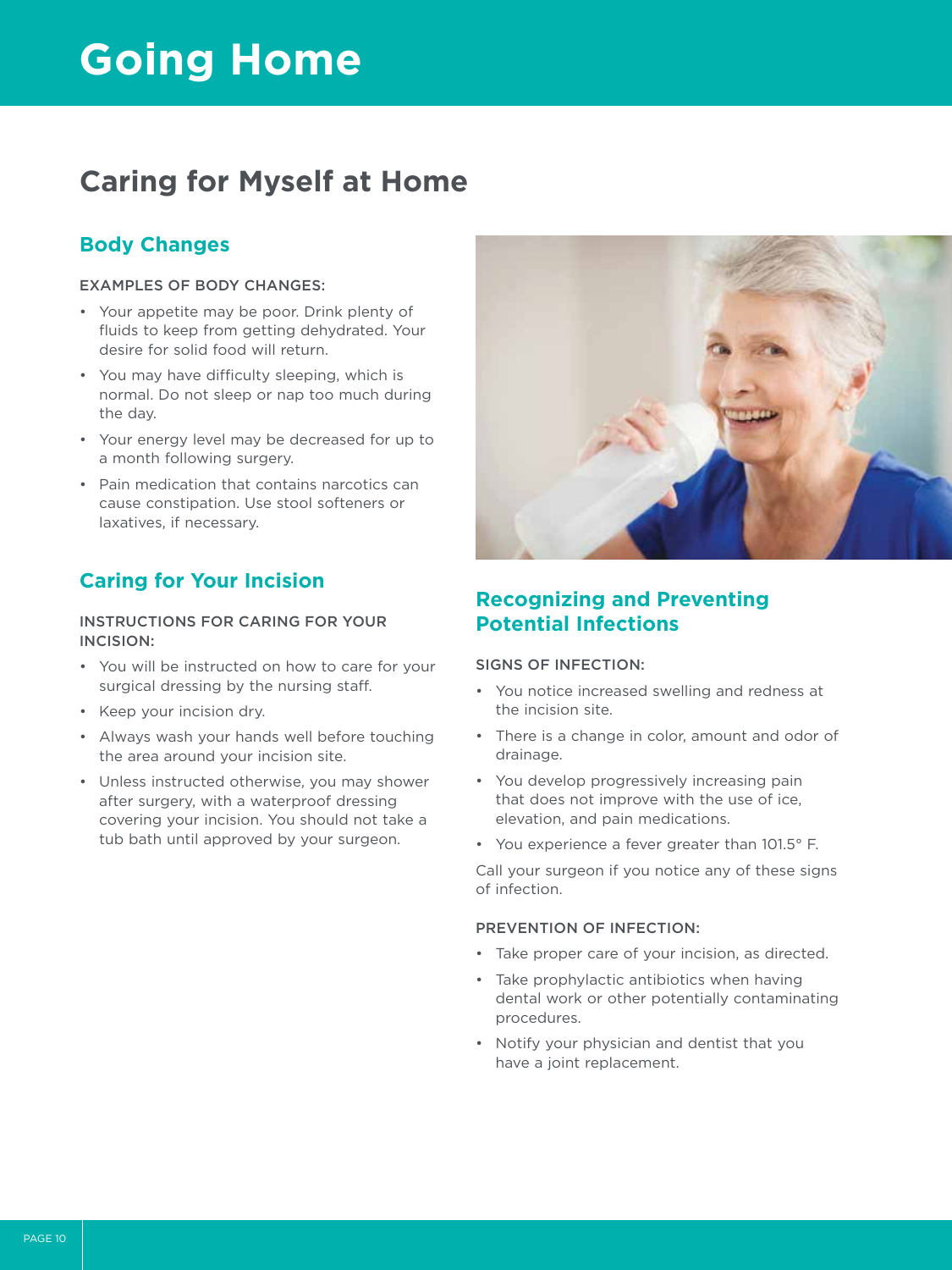### **Recognizing and Preventing Blood Clots in Legs**

### SIGNS OF BLOOD CLOTS IN LEGS:

- Swelling in thigh, calf or ankle that does not go down with elevation.
- Pain, heat and tenderness in calf, back of knee or groin area.
- NOTE: blood clots can form in either leg.

### PREVENTION OF BLOOD CLOTS IN THE LEGS:

- Ankle pumps.
- Walking.
- Blood thinners.
- Staying hydrated.
- When traveling, stop and change positions hourly to prevent your joint from tightening and to help prevent blood clots.

### **Recognizing and Preventing Pulmonary Embolus**

An unrecognized blood clot could break away from the vein and travel to the lungs. This is an emergency and you should **CALL 911** if you suspect that this has occurred.

### SIGNS OF A PULMONARY EMBOLUS:

- Sudden chest pain.
- Difficult and/or rapid breathing.
- Shortness of breath.
- Sweating.
- Confusion.

### PREVENTION OF PULMONARY EMBOLUS:

- Reduce risk of blood clots in the legs.
- Recognize a blood clot in leg and call physician promptly.

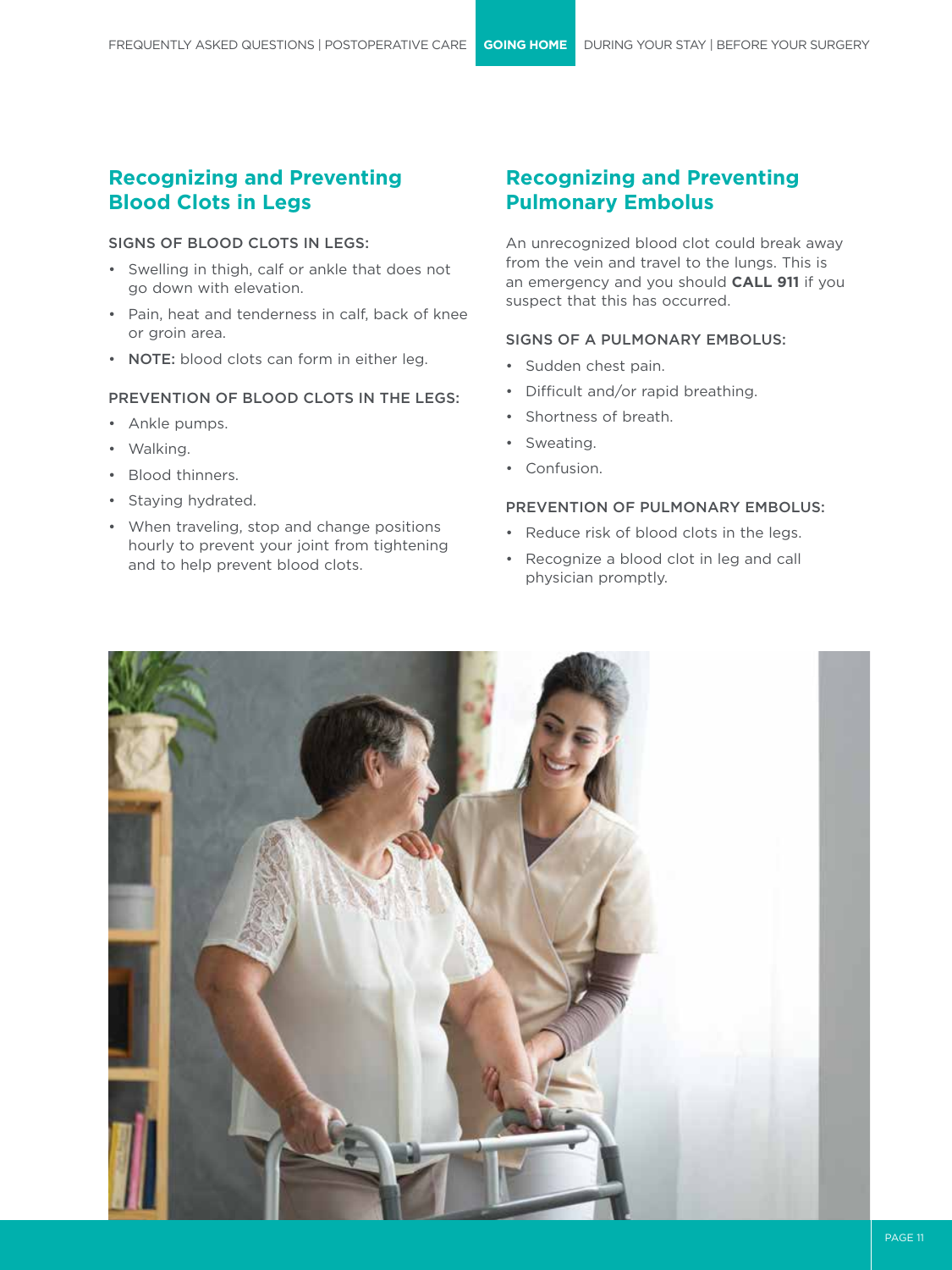# **Medications**

### **Medications at Home**

The North Memorial Health Pharmacy is able to fill prescriptions you will need when you leave the hospital.

Talk to your nurse if you would like to fill your prescriptions with us. Your prescriptions can also be sent to the pharmacy of your choice.

### **Anticoagulation at Discharge**

Anticoagulation refers to slowing down the clotting process of your blood. After surgery, to reduce your risk of getting a blood clot, your surgeon may prescribe a blood thinner.

### BLOOD THINNERS

You may be prescribed a blood thinner to help avoid blood clots in your legs. You will need to take this medication for approximately four to six weeks, depending on your individual situation. Be sure to take this medication as directed by your surgeon. If you need to take blood thinners when you go home, you will be given additional information when you are in the hospital.

### ASPIRIN

Your surgeon may order aspirin once or twice a day for four to six weeks.

### LOVENOX<sup>®</sup>

Some customers will receive Lovenox injections during their hospital stay, but will likely discharge on a daily aspirin for 4 weeks.



### **Pain Management**

- Take your pain medicine at least 30 minutes before physical therapy.
- Gradually wean yourself from prescription medication to non-prescription pain reliever. You may take two extra-strength Tylenol doses in place of your prescription medication, up to four times per day.
- Change your position every 45 minutes throughout the day.

### **Medication Disposal**

Practicing safe, legal and regular medicine disposals for expired and unused medications helps prevent medicine misuse and abuse. Conveniently dispose of your medications at one of our medication disposal boxes.

Disposal boxes are installed at both North Memorial Health Pharmacy – Robbinsdale and North Memorial Health Pharmacy – Maple Grove. Medications can be placed in disposal boxes during pharmacy business hours. Call your local pharmacy for additional locations near you.

### ACCEPTED MEDICATIONS INCLUDE:

- Unused or expired prescription medications.
- Over-the-counter medications.
- Pet medications.



### **COLD THERAPY**

Applying ice to your affected joint will decrease discomfort, but do not use for more than 20 minutes each hour. You can use it before and after your exercise program. A bag of frozen peas wrapped in a kitchen towel makes an ideal ice pack. Mark the bag of peas and return them to the freezer so they can be used as an ice pack again later.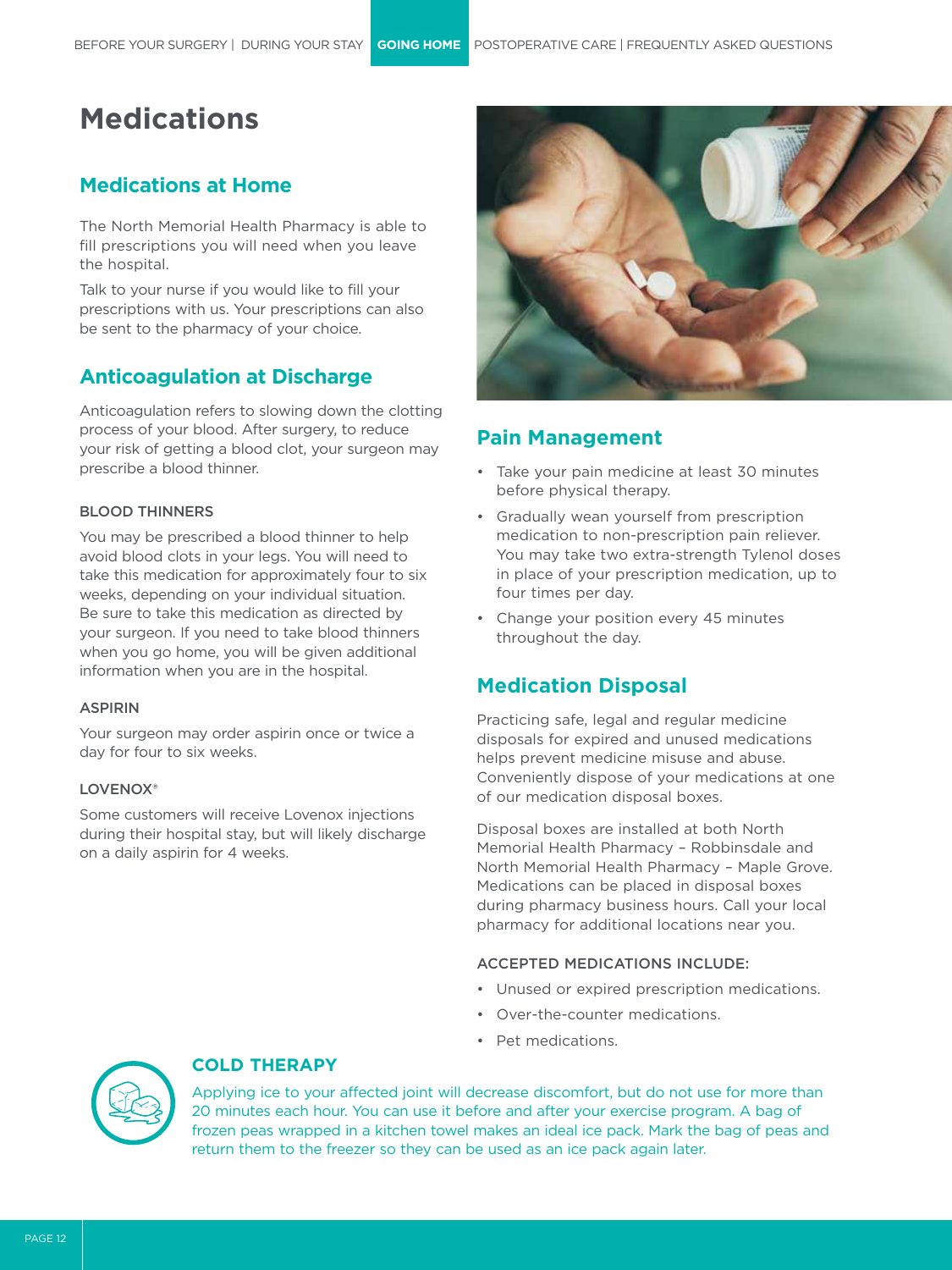# **Postoperative Care**

# **Transfers and Ambulation**

### **Standing Up from Chair**

### Do NOT pull up on the walker to stand!

Sit in a chair with armrests when possible.

- 1. Scoot to the front edge of the chair.
- 2. Push up with both hands on the armrests. If sitting in a chair without armrests, place one hand on the walker while pushing off the side of the chair with the other.
- 3. Balance yourself before grabbing for the walker.





Proper Improper

### **Walker Ambulation – Walking**

- 1. Move the walker forward.
- 2. Step forward with the operative leg, placing the foot in the middle (front to back) of the walker area. Do not place foot near the front of the walker.
- 3. Step forward with the non-operative leg, placing the foot even with or ahead of the foot of the operative leg.
- 4. Take shorter steps so not to over challenge the operative leg initially.



### **Stair Climbing**

- 1. Ascend with non-operative leg first ("up with the good").
- 2. Descend with the operative leg first ("down with the bad").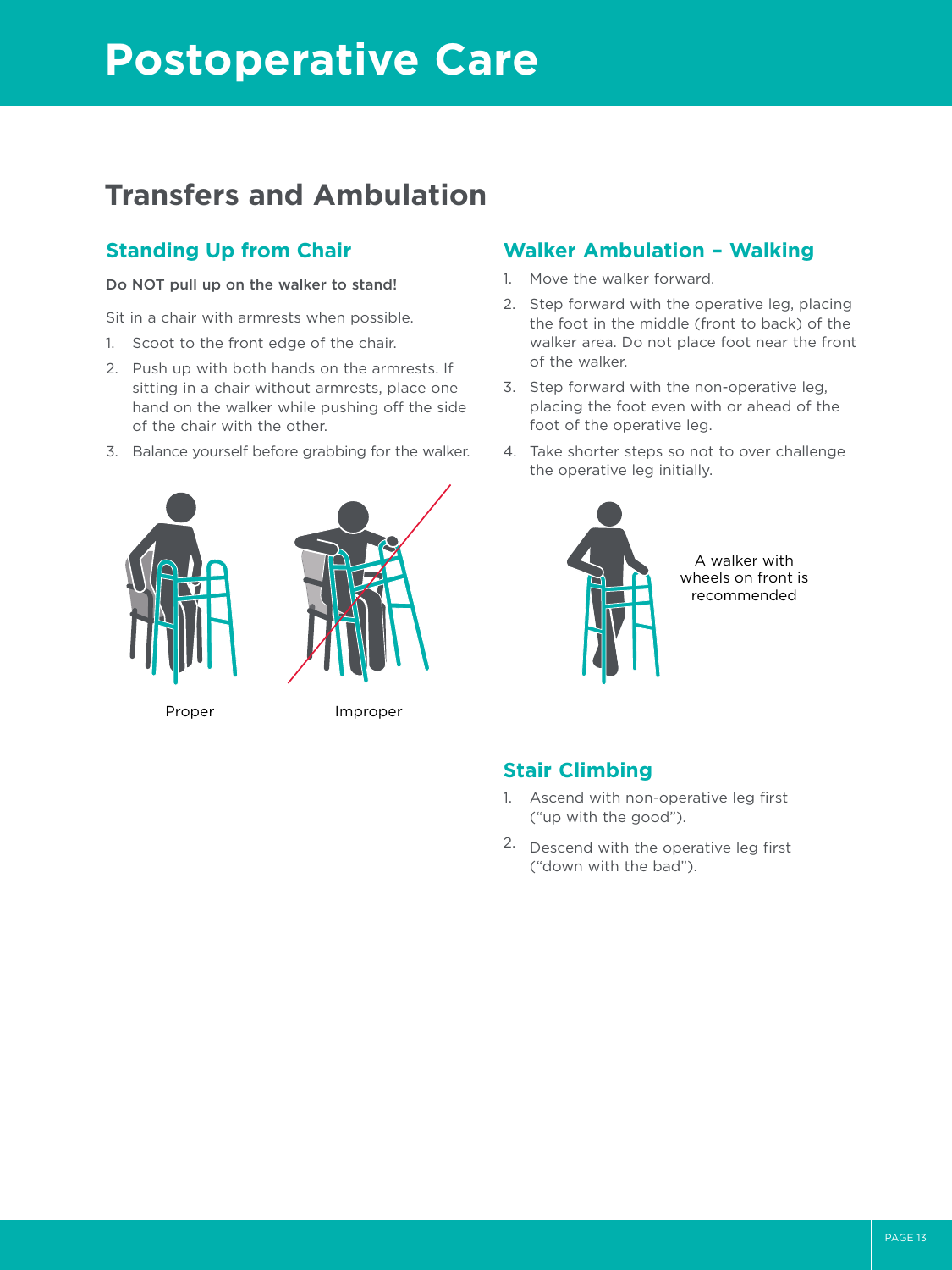

# **Frequently Asked Questions About Joint Replacement Surgery**

### WHAT IS OSTEOARTHRITIS AND WHY DOES MY JOINT HURT?

Joint cartilage is a tough, smooth tissue that covers the ends of bones where joints are located. It helps cushion the bones during movement, and because it is smooth and slippery, it allows for motion with minimal friction. Osteoarthritis, the most common form of arthritis, is a wear and tear condition that destroys joint cartilage. Sometimes as the result of trauma, repetitive movement, or for no apparent reason, the cartilage wears down, exposing bone ends. This can occur quickly, over months, or may take years to occur. Cartilage destruction can result in painful bone-on-bone contact, along with swelling and loss of motion. Osteoarthritis usually occurs later in life and may affect only one joint or many joints.

### WHAT IS A TOTAL HIP REPLACEMENT?

A total hip replacement is an operation that removes the arthritic ball of the upper femur (thighbone) as well as damaged bone and cartilage from the hip socket. The ball is replaced with a metal ball that is fixed solidly inside the femur. The socket is replaced with a plastic or metal liner that is usually fixed inside a metal shell to create a smoothly functioning joint.

### WHAT IS A TOTAL KNEE REPLACEMENT?

A total knee replacement is really a bone and cartilage replacement with an artificial surface. The knee itself is not replaced, as is commonly thought, but rather an implant is inserted on the bone ends. This implant creates a new, smooth cushion and a functioning joint that can reduce or eliminate pain.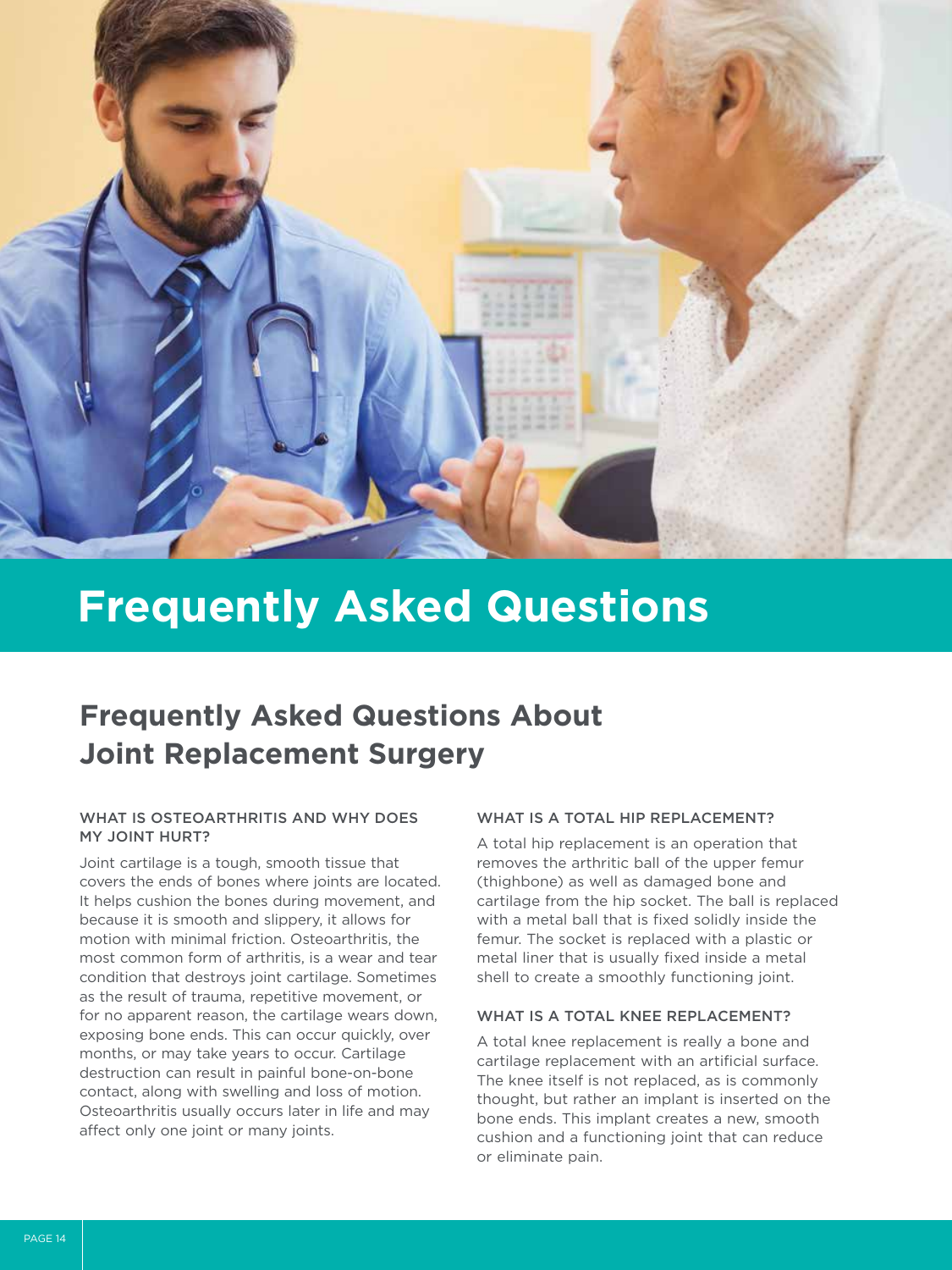### HOW LONG WILL MY NEW JOINT LAST, AND CAN A SECOND REPLACEMENT BE DONE?

The most current data suggests that both hip and knee replacements have an annual failure rate between 0.5-1.0%. This means that if you have your total joint replaced today, you have a 90-95% chance that your joint will last 10 years and an 80-85% chance that it will last 20+ years.

### WHY MIGHT I REQUIRE A REVISION?

Just as your original joint wears out, a joint replacement may wear over time as well. The most common reason for revision is loosening of the artificial surface from the bone. Wearing of the plastic spacer may also result in the need for a new spacer.

Dislocation of the hip after total hip replacement surgery is a risk. Your surgeon will explain the possible complications associated with total hip replacement.

### WILL I NEED BLOOD?

Although uncommon, occasionally you may need a blood transfusion.

### AT WHAT POINT WILL I BEGIN ACTIVITY?

The day of surgery, most customers will get up and sit in a recliner. Customers will be walking with a walker the day of surgery or the following day.

### HOW LONG WILL I BE IN THE HOSPITAL?

Most customers return home the day after surgery. There are several goals that must be achieved before discharge.

**A new surface creates a smoothly functioning joint.**

### **POST SURGERY KNEE**



#### **POST SURGERY HIP**

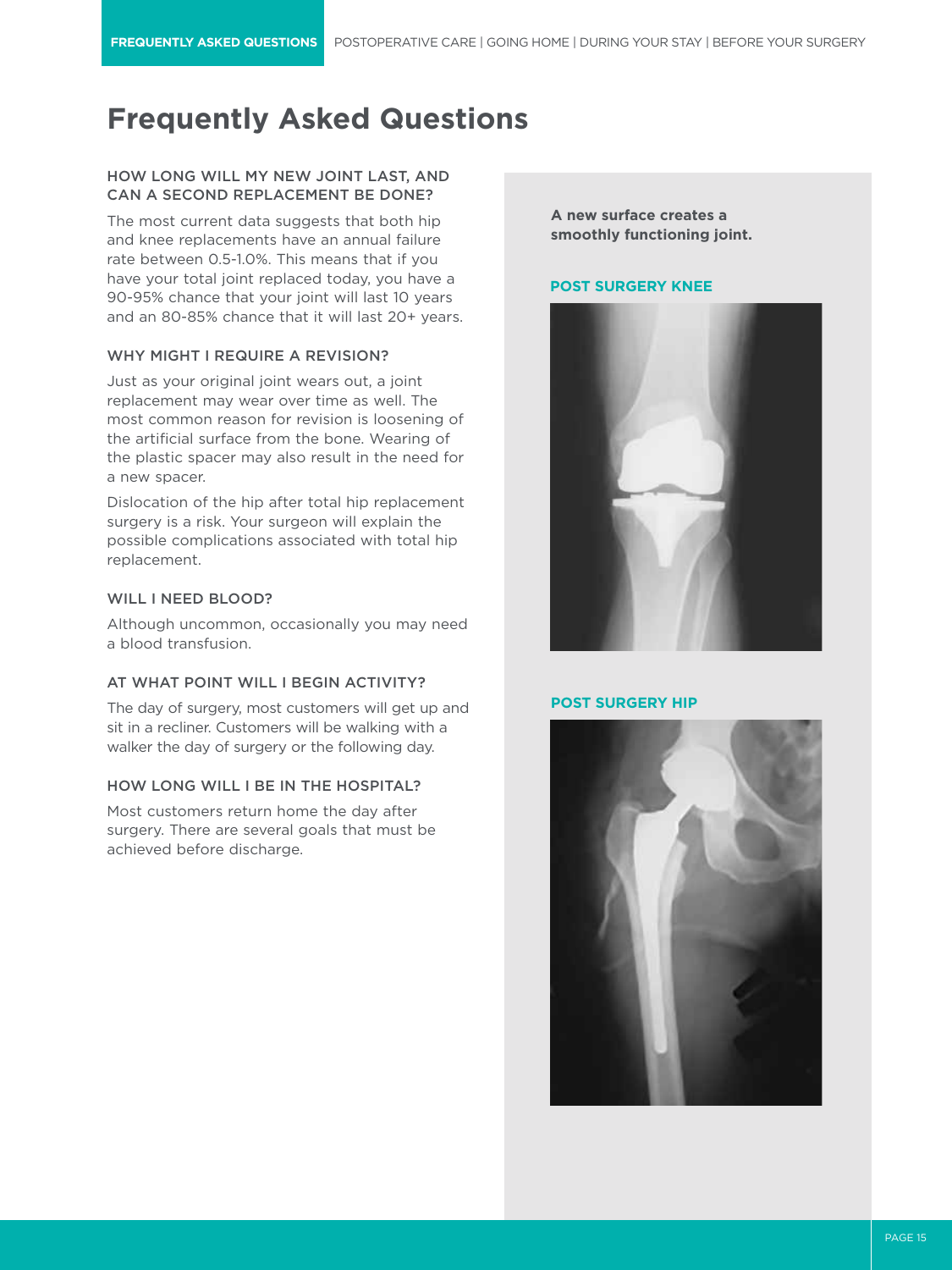### HOW LONG DOES THE SURGERY TAKE?

The hospital reserves approximately two to twoand-one-half hours for surgery. Some of this time is taken by the operating room staff to prepare for the surgery.

### WHO WILL BE PERFORMING THE SURGERY?

Your orthopedic surgeon will perform the surgery. A physician assistant often helps during the surgery.

### HOW WILL MY PAIN BE MANAGED FOLLOWING SURGERY?

Treating pain is important for your comfort and recovery. Everyone feels pain differently. There are many ways to relieve pain. Intravenous (IV) medications will be given to you the day of surgery until you are able to tolerate liquids by mouth. Then you will be started on oral pain medications.

Other ways to relieve pain include:

- Positioning.
- Repositioning.
- Cold packs.
- Relaxation.
- Positive thinking.
- Music.

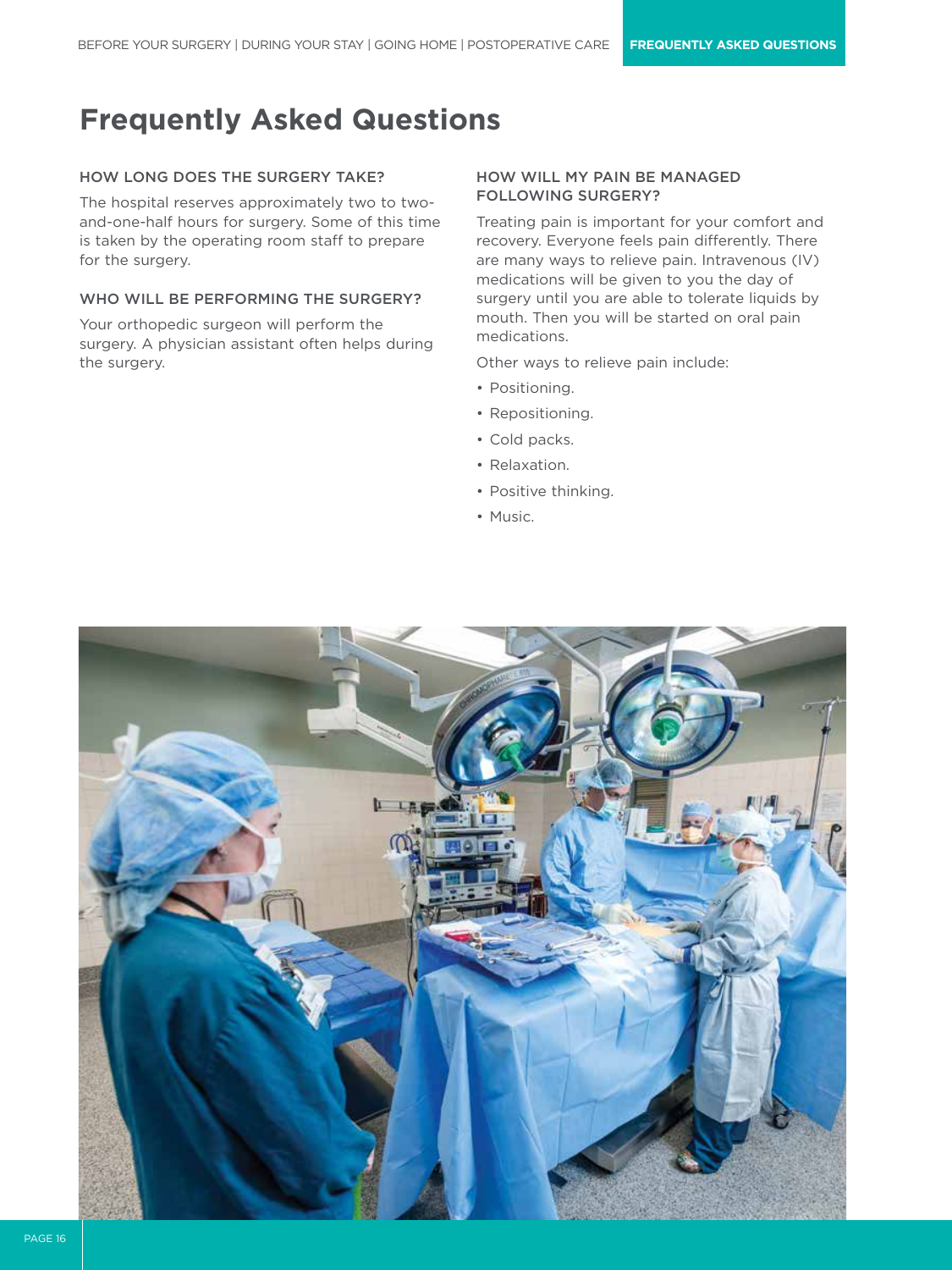### **Anesthesia**

### WHO ARE THE ANESTHESIOLOGISTS?

The Operating Room and Post Anesthesia Care Unit (PACU) at the hospital are staffed by Board Certified and Board Eligible physician anesthesiologists. Each member of the service is an individual practitioner with privileges to practice at this hospital.

### WHAT TYPES OF ANESTHESIA ARE AVAILABLE?

At North Memorial Health, the anesthesiologist has a vast experience with lower extremity joint replacement surgery. At the present time, 80% of our customers receive a regional/spinal anesthetic for surgery. IV medications are also administered for sedation and relaxation. This approach typically provides excellent intraoperative pain management while minimizing adverse side effects. Furthermore, we are continually evaluating new techniques to improve your overall experience. After reviewing your medical history, your anesthesiologist will fully discuss your options with you on the day of surgery.

### WILL I HAVE ANY SIDE EFFECTS?

Your anesthesiologist will discuss the risks and benefits associated with the different anesthetic options as well as any complications or side effects that can occur with each type of anesthetic. Nausea or vomiting may be related to anesthesia or the type of surgical procedure. Although less of a problem today because of improved anesthetic agents and techniques, these side effects continue to occur for some customers. Medications to treat nausea and vomiting will be given, if needed. The amount of discomfort you experience will depend on several factors, especially the type of surgery. Your doctors and nurses will work with you to manage your pain and make you comfortable. Your discomfort should be minimal, but do not expect to be totally pain-free. The staff will teach you the pain scale (0-10) to assess your pain level.

#### WHAT WILL HAPPEN BEFORE MY SURGERY?

You will meet your anesthesiologist immediately before your surgery. Your anesthesiologist will review all information needed to evaluate your general health. This will include your medical history, laboratory test results, allergies and current medications. With this information, the anesthesiologist will determine the type of anesthesia best suited for you. He or she will also answer any further questions you may have.

You will meet your surgical nurses. Intravenous (IV) fluids will be started and any preoperative medications will be given. Once in the operating room, monitoring devices such as a blood pressure cuff, heart monitor and other devices may be applied for your safety. At this point, you will be ready for anesthesia.

### DURING SURGERY, WHAT DOES MY ANESTHESIOLOGIST DO?

Anesthesiologists at North Memorial Health are responsible for medically directing your anesthetic experience. We utilize the anesthesia care team, in collaboration with highly trained nurse anesthetists, in providing your care.

#### WHAT CAN I EXPECT AFTER THE OPERATION?

After surgery, you will be taken to the Post Anesthesia Care Unit (PACU) where specially trained nurses will watch you closely. During this period, you may be given extra oxygen and your breathing and heart functions will be observed closely.

### WHAT IF I HAVE QUESTIONS ABOUT MY INSURANCE COVERAGE?

If you have questions about your insurance coverage or medical plan participation by the anesthesiologist, please contact your insurance company for guidance.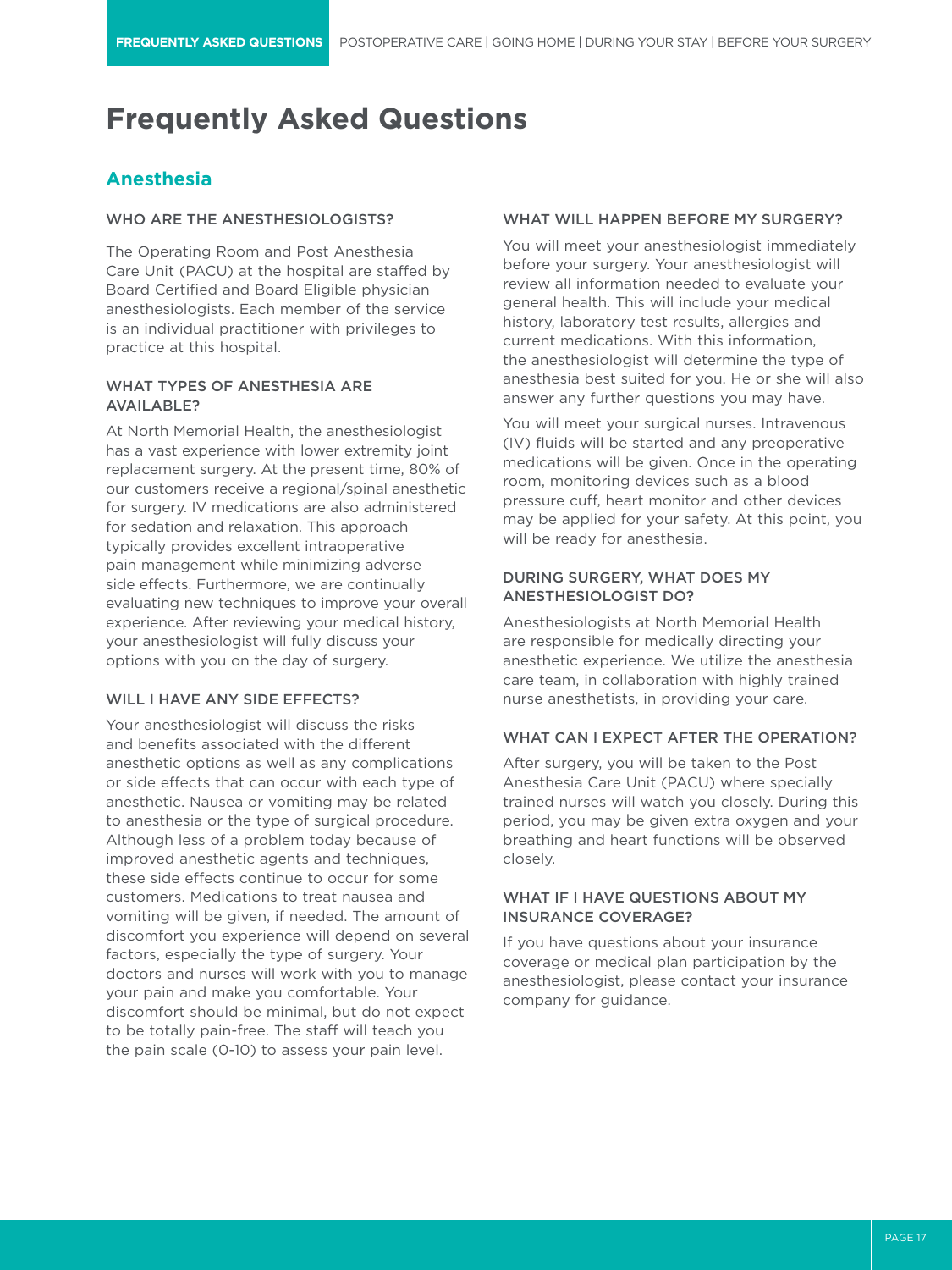### WILL I NEED A WALKER, CRUTCHES OR A CANE?

Yes, for the first two to four weeks you could require some type of assistive device when you are up moving around. Prior to leaving the hospital, the physical therapist will determine your discharge needs.

### ARE THERE ANY PERMANENT RESTRICTIONS FOLLOWING THIS SURGERY?

Yes, high-impact activities, such as running, tennis, and basketball are not recommended. Injury-prone sports, such as downhill skiing, should be discussed with your orthopedic surgeon. Your surgeon will advise you on any post-op restrictions.

### WHAT PHYSICAL/ RECREATIONAL ACTIVITIES MAY I PARTICIPATE IN AFTER MY RECOVERY?

You are encouraged to participate in low-impact activities, such as walking, dancing, golf, hiking, swimming, bowling and gardening, at your surgeon's discretion.

### WILL I NEED ANTIBIOTICS PRIOR TO DENTAL WORK AND FUTURE OPERATIONS?

Yes. Discuss the need for antibiotics before these procedures with your surgeon at your follow-up clinic appointment

### HOW OFTEN WILL I NEED TO BE SEEN BY MY DOCTOR FOLLOWING THE SURGERY?

You will be seen for your first postoperative clinic visit approximately two weeks following your surgery. Typically, additional follow-up visits are at six weeks, twelve weeks and one year following your surgery.

### HOW LONG, AND WHERE, WILL MY SCAR BE?

Surgical scars will vary in length, but most surgeons attempt to keep the incision as short as possible. For total hip replacement surgery, your incision could be along the side of your hip, toward the back of your hip, or toward the front of your hip. For a total knee replacement, your incision will be directly over the top of your knee.

### WHAT IS THE APPROXIMATE WEIGHT OF MY PROSTHESIS?

Approximately one pound.

### WHERE WILL I GO AFTER DISCHARGE FROM THE HOSPITAL?

Most customers go home after their joint replacement and receive help from a family member or a friend. Some may require home care services for one to two weeks. Some customers may need to go to a transitional care unit for rehabilitation. Your healthcare team will help you with this decision and help you make the necessary arrangements.

### WHAT IF I LIVE ALONE?

Depending on your insurance and level of independence, the following options are available:

- You may return home and receive help from a family member or friend.
- You can go home and have a home health service assist you for the first two weeks.
- Occasionally, some people may require a short stay at transitional care unit.

### WILL I NEED HELP AT HOME?

You should plan to have someone home with you for at least the first few days. You may need assistance with meal preparation, bathing, dressing, etc. for the first few weeks following your surgery.

Having the laundry done, house cleaned, yard work completed, clean linens put on the bed, and single portion frozen meals can reduce the need for extra help.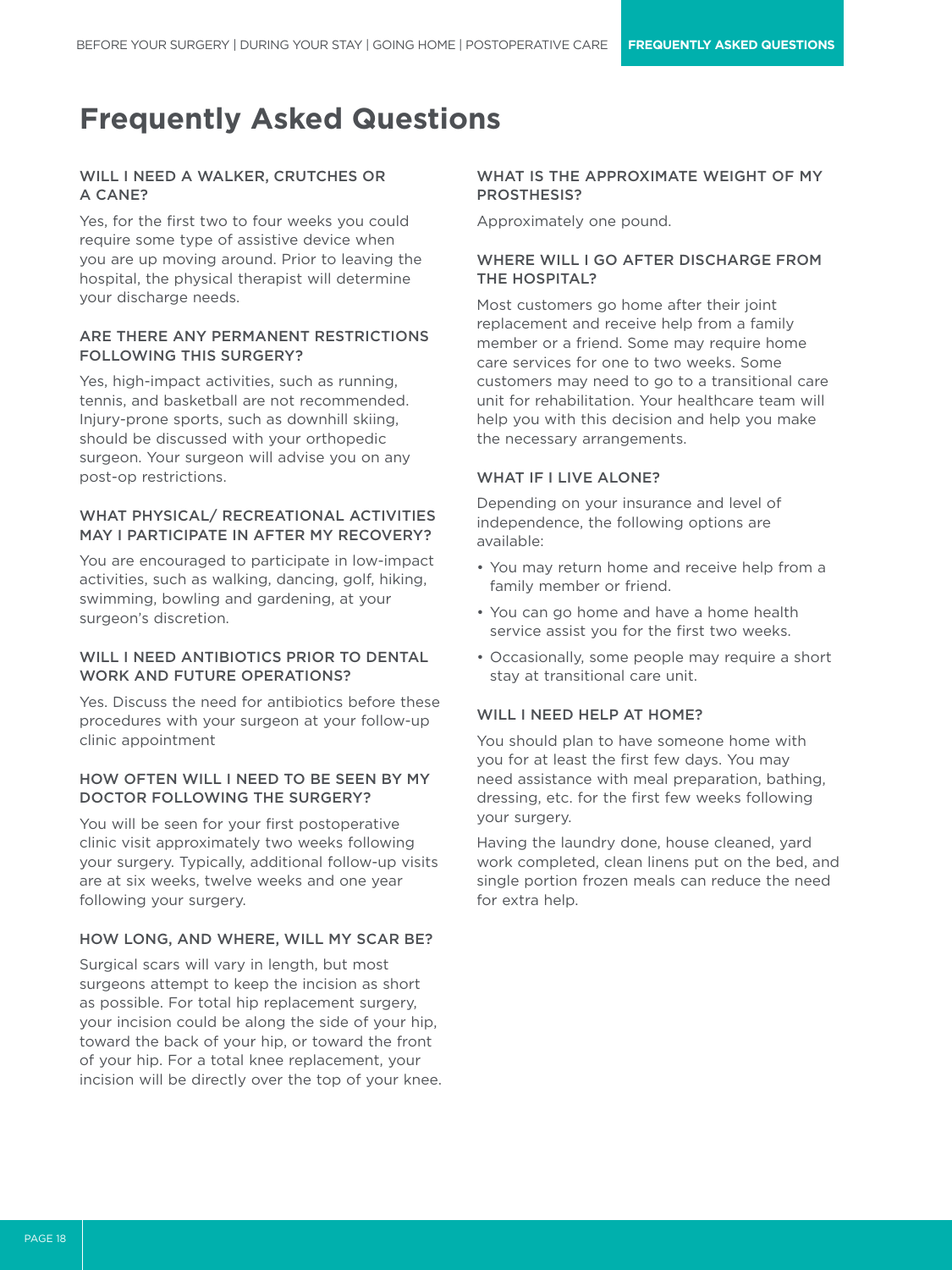### HOW LONG UNTIL I CAN DRIVE MY CAR?

Your surgeon will talk to you regarding your ability to drive after you have a joint replaced. Your ability to drive depends on which joint you had replaced. You may be able to drive as soon as you are not taking any pain medications. You must be able to safely operate and stop a motor vehicle, especially in an emergency. Check with your doctor first!

### WHEN CAN I RETURN TO WORK?

This depends on your profession. Typically, if your work is primarily sedentary, you may return after approximately three to four weeks. If your work is rigorous, you may require up to two to three months off before you can return to full duty. In some cases, more time may be necessary. Your surgeon will advise you when it is safe to return to work.

### WILL I SET OFF SECURITY ALARMS?

You may set off security alarms at airports. Due to increased airport security and the fact that cards are not government issued, joint replacement cards are no longer distributed to customers.

### WHEN CAN I HAVE SEXUAL INTERCOURSE?

The time to resume sexual intercourse should be discussed with your orthopedic physician.

### HOW DOES BILLING FOR HOSPITAL SERVICES WORK?

After your procedure, you will receive separate bills from the surgeon, anesthesiologist, hospital, radiology and physical therapy. Most joint replacement surgeries will be done on an outpatient status (even though you will stay overnight in the hospital). You may want to contact your insurance carrier and ask about your financial responsibility when you have a hospital stay on outpatient stats.

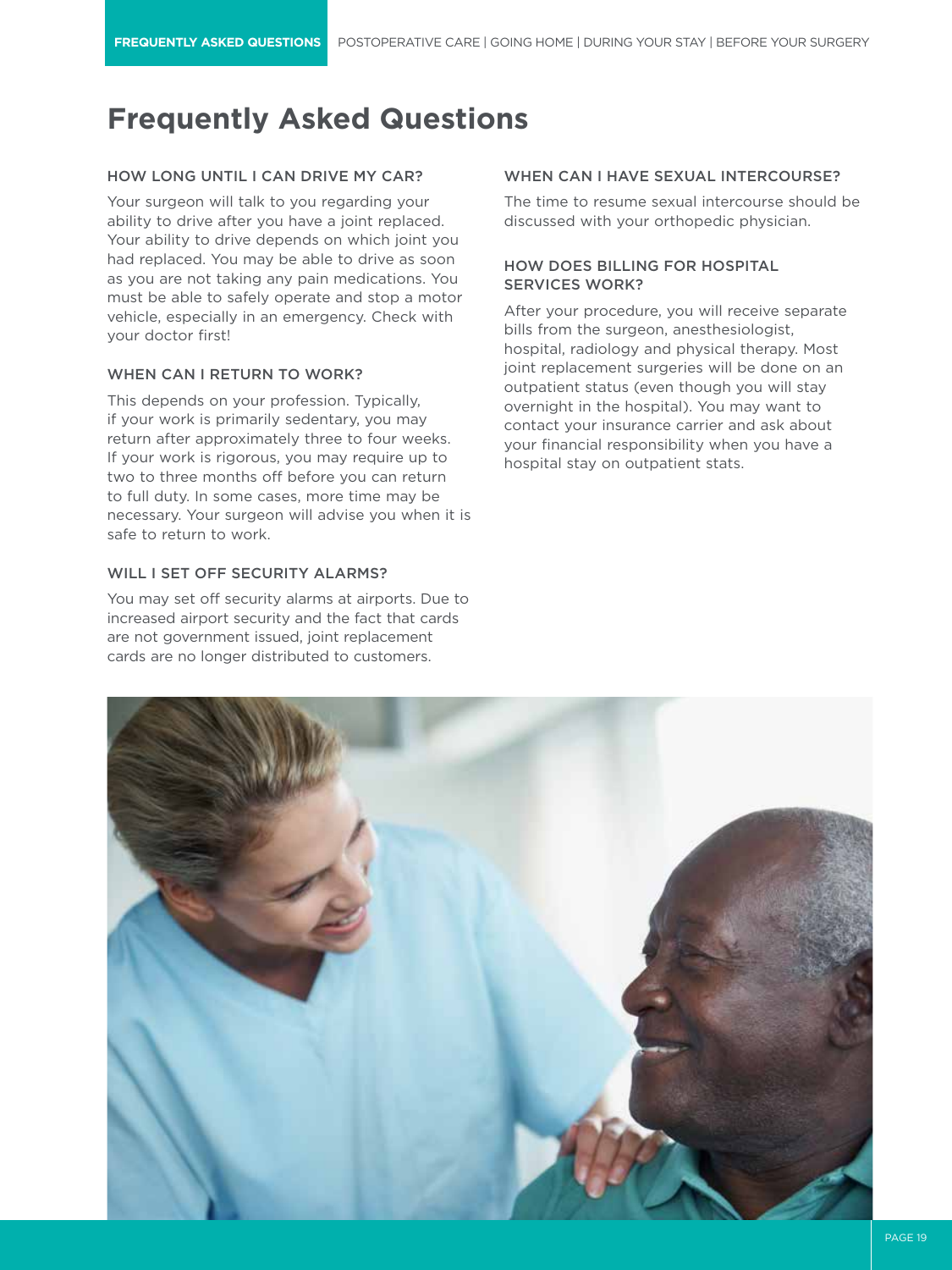# **Notes**